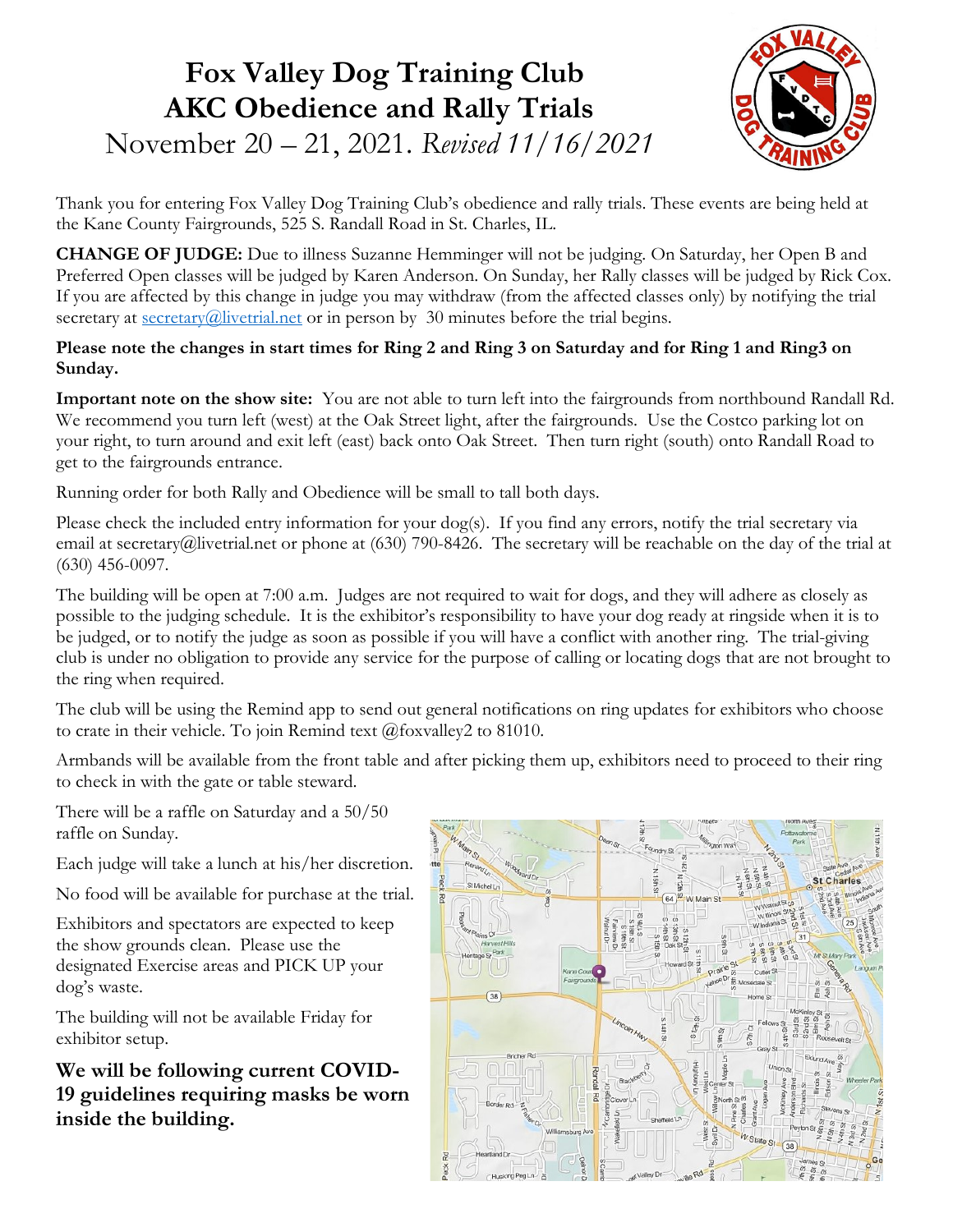### VETERINARIAN

Saturday – ON CALL until 3 pm Animal House Veterinary 2079 Rt 38 St. Charles, IL 60174 (630) 443-1472

(on call, Saturday after 12:00 pm & Sunday all day) Emergency Pet Care Center 530 Dunham Road, St. Charles, IL 60174 (630) 584-7447

Directions to Animal House from show site: Leave show site, go south (right) on Randall Road. Drive 0.3 miles. Turn left (east) onto IL-38. Take first right into mall where vet is located.

Directions to Emergency Pet Care Center from show site: Leave show site, go north (left) on Randall Road, drive 0.6 miles. Turn right on IL Route 64 (W Main Street), drive 2.9 miles. Turn left on Dunham Rd. 530 Dunham Rd. is on the right, 0.2 miles.

Map below shows location of Emergency Pet Care Center.

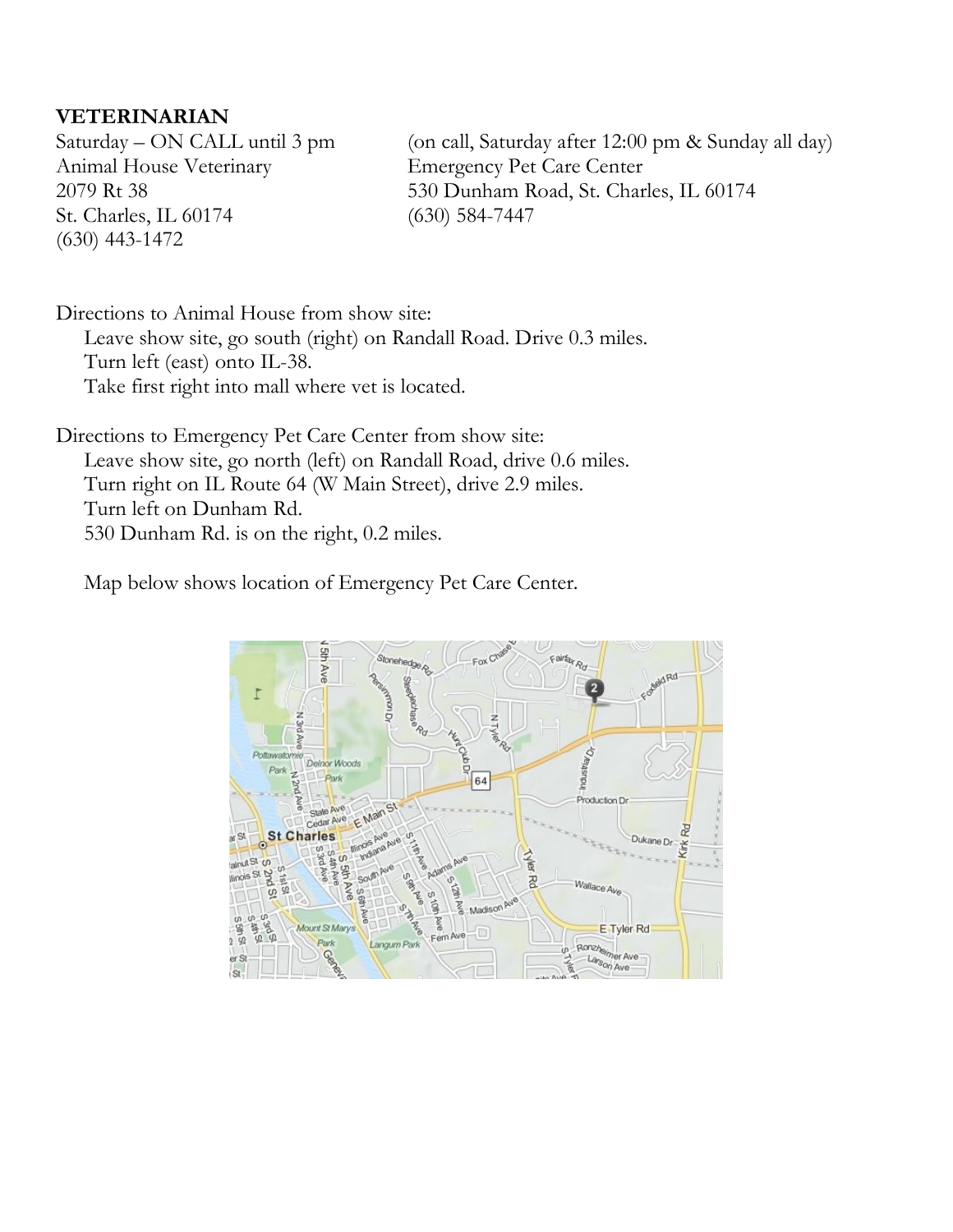## Fox Valley Dog Training Club AKC Rally Trials Judging Schedule

Saturday, November 20, 2021

There are 36 dogs in rally trial-1 and 31 dogs in rally trial-2. There are 50 entries in rally trial-1, and 47 entries in rally trial-2.

Start times are calculated based on AKC guidelines that the following number of dogs are judged per hour: Beginner Novice – 10; Novice, Preferred Novice – 9; Graduate Novice, Preferred Open, Open – 8; Graduate Open, Preferred Utility, Utility – 7; Versatility – 6; and Rally – 20

|             |                          | <b>Ring 1 – Trial 1</b> Judge: Barbara Wedekind Selton |             | 50 entries total                |  |
|-------------|--------------------------|--------------------------------------------------------|-------------|---------------------------------|--|
| $8:00$ a.m. | Master Walkthrough       |                                                        |             |                                 |  |
| 8:10        | Master                   | 11 entries                                             |             | 474-476 478-479 483-487 489     |  |
| 8:45        | Excellent Walkthrough    |                                                        |             |                                 |  |
| 8:55        | Excellent B              | 15 entries                                             |             | 450 452-453 455-457 463-471     |  |
| To follow   | Excellent A              | 1 entry                                                | 448         |                                 |  |
| 9:50        | Advanced Walkthrough     |                                                        |             |                                 |  |
| 10:00       | Advanced B               | 11 entries                                             |             | 431-432 436-437 440-441 443-447 |  |
| 10:30       | Intermediate Walkthrough |                                                        |             |                                 |  |
| 10:40       | Intermediate             | 7 entries                                              | 419-425     |                                 |  |
| 11:00       | Novice Walkthrough       |                                                        |             |                                 |  |
| 11:10       | Novice B                 | 5 entries                                              | 410-413 416 |                                 |  |

## Ring 1 – Trial 2 Judge: Barbara Wedekind Selton 47 entries total

| $11:30$ a.m. | Master Walkthrough              |            |                                                    |  |  |
|--------------|---------------------------------|------------|----------------------------------------------------|--|--|
| $11:40$ a.m. | Master                          | 12 entries | 474-476 478-480 483-487 489                        |  |  |
| After Noon   | Excellent Walkthrough           |            |                                                    |  |  |
| After Noon   | Excellent B                     | 15 entries | 450 452-453 455 457 459 461-463 465-467<br>469-471 |  |  |
| After Noon   | Excellent A                     | 1 entry    | 448                                                |  |  |
|              | After Noon Advanced Walkthrough |            |                                                    |  |  |
| After Noon   | Advanced B                      | 11 entries | 431-432 434 436-437 439-440 443-444 446-<br>447    |  |  |
| After Noon   | Intermediate Walkthrough        |            |                                                    |  |  |
| After Noon   | Intermediate                    | 4 entries  | 420-423                                            |  |  |
| After Noon   | Novice Walkthrough              |            |                                                    |  |  |
| After Noon   | Novice B                        | 4 entries  | 410 413 415 - 416                                  |  |  |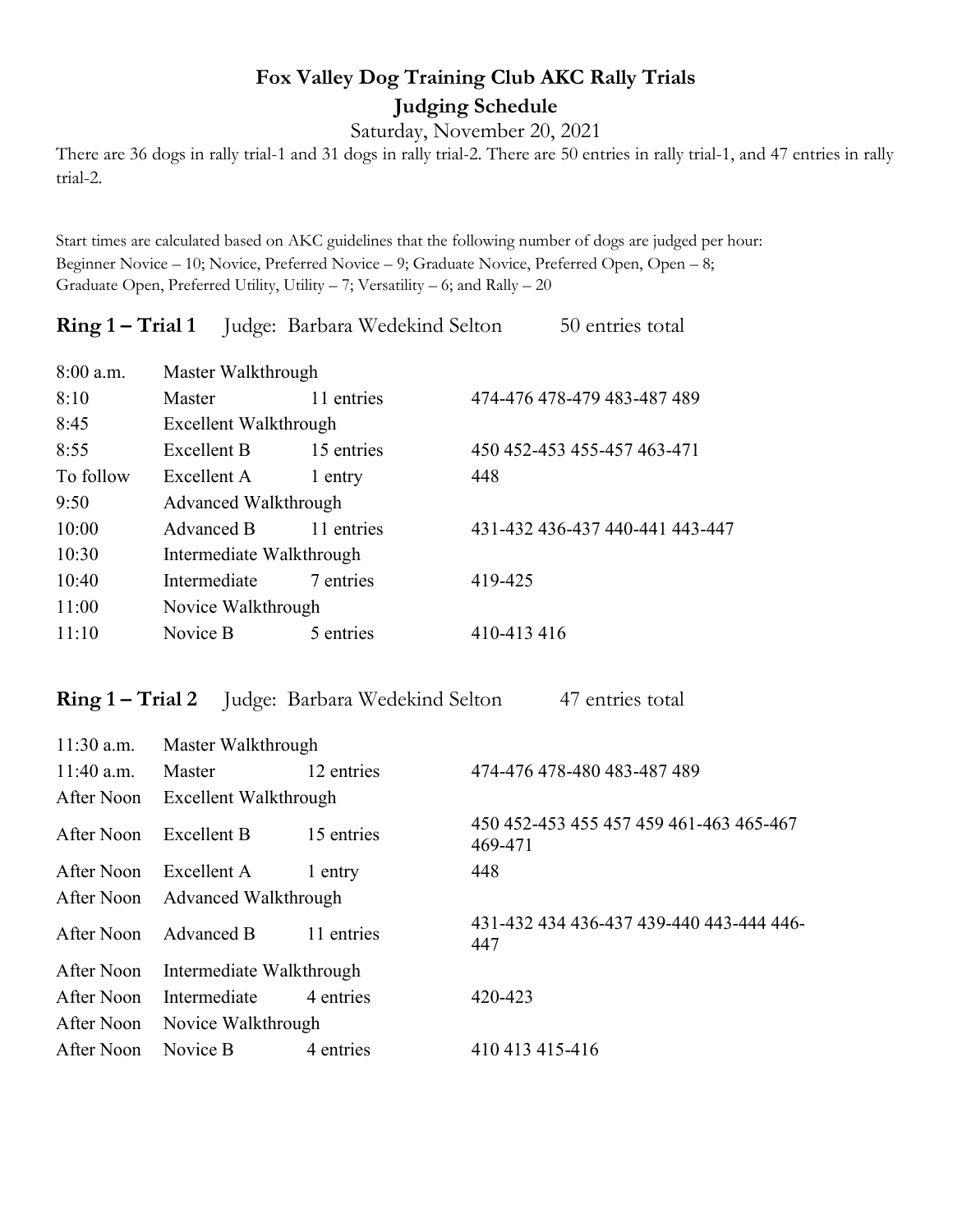## Fox Valley Dog Training Club AKC Obedience Trial Judging Schedule

Saturday, November 20, 2021

There are 65 dogs in the obedience trial with 84 total obedience entries.

We have had a change in judge. The Open B and Preferred Open classes scheduled to be judged by Suzanne Hemminger are now being judged by Karen Anderson.

Start times are calculated based on AKC guidelines that the following number of dogs are judged per hour: Beginner Novice – 10; Novice, Preferred Novice – 9; Graduate Novice, Preferred Open, Open – 8; Graduate Open, Preferred Utility, Utility – 7; Versatility – 6; and Rally – 20

| Ring 2      | Judge: Karen J. Anderson                        |                   | 19 entries total                                                                     |
|-------------|-------------------------------------------------|-------------------|--------------------------------------------------------------------------------------|
|             | 10:30 a.m. Open B and Preferred Open 19 entries |                   | 134-136 P201 138 141 P203 143-145 147-150 152-<br>155 157                            |
| Ring 3      | Judge: Karen J. Anderson                        |                   | 23 entries total                                                                     |
| $8:00$ a.m. | Beginner Novice A & B Walkthrough               |                   |                                                                                      |
| To follow   | <b>Beginner Novice B</b>                        | 7 entries         | 219-223 225-226                                                                      |
| To follow   | Beginner Novice A                               | 5 entries 212-216 |                                                                                      |
| 9:15        | Novice B                                        |                   | 10 entries 103 105-111 113 115                                                       |
| 9:25        | Novice A                                        | 1 entry           | 100                                                                                  |
|             |                                                 |                   |                                                                                      |
| Ring 4      | Judge: Robert M. Burgin                         |                   | 17 entries total                                                                     |
| 9:00 a.m.   | Graduate Open                                   |                   | 3 entries 236 238 240                                                                |
| 9:30        |                                                 |                   | Utility B and Preferred Utility 14 entries 178-180 P208 P209 182 185-188 191-193 195 |
|             |                                                 |                   |                                                                                      |
| Ring 5      | Judge: Rick Cox                                 |                   | 25 entries total                                                                     |
| 8:00 a.m.   | <b>Graduate Novice</b>                          | 4 entries         | 229-230 232-233                                                                      |
| 8:30        | Open A                                          |                   | 11 entries 118 120-123 125-127 129-131                                               |
| 9:55        | Utility A                                       | 9 entries         | 160 162 164 168-170 172 174-175                                                      |
| 11:15       | Versatility                                     | 1 entry           | 245                                                                                  |